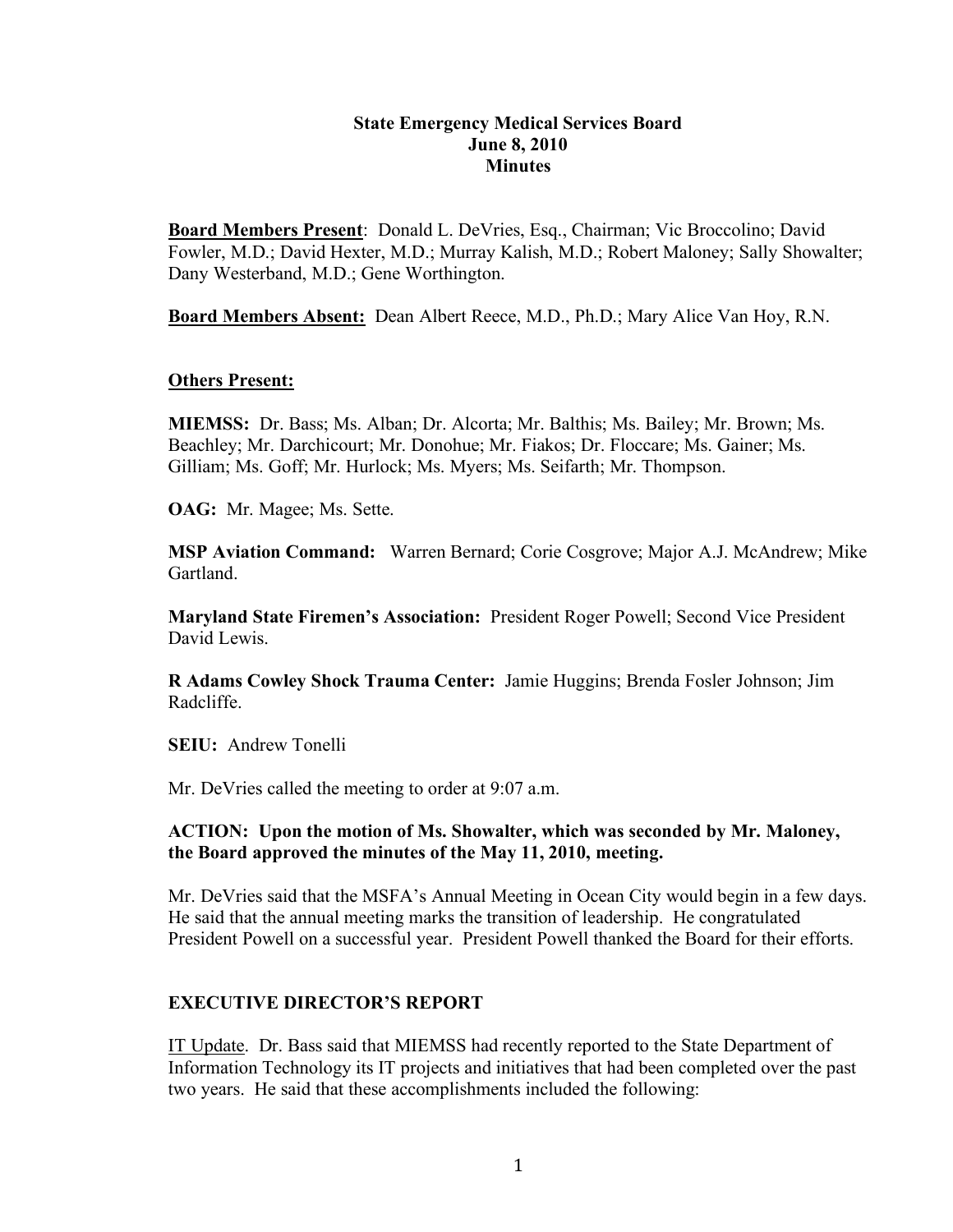HC (Healthcare) Standard 3.0 – HC Standard 3.0, implemented in the fall of 2009, provided an integrated emergency medical services communications network, to include the integration and upgrade of the existing CHATS (County Hospital Alert Tracking System) and FRED (Facility Resource Emergency Database) applications; incorporated the hospital bed reporting feature associated with the federally mandated Hospital Preparedness Program through DHS and added two new features – the County Hospital Request System (CHRS) and the HC Patient Tracking System.

Learning Management System (LMS) – MIEMSS developed and implemented an Online Training Center that seamlessly interfaces with MIEMSS' current Licensure and Certification application and can be expanded to meet the needs of other EMS agencies.

Electronic Patient Care Reporting (ePCR) System – Through a competitive procurement process MIEMSS has identified Image Trend to provide a commercial-off-the-shelf (COTS) electronic patient care reporting system to replace its obsolete custom-developed system known as eMAIS (electronic Maryland Ambulance Information System). Implementation of the system makes MIEMSS compliant with the National EMS Information System (NEMSIS) data standard.

Public Safety Interoperability Network (PSInet) - PSInet is a statewide private IP-based public safety network composed of fiber, microwave, and wireless links supporting critical data and voice communications managed by MIEMSS. PSInet is a state and county network deployed to MSP Barracks, MIEMSS regional operating centers, jurisdictional emergency operations centers (EOCs) and primary/backup public safety answering points (PSAP/911), state and jurisdictional health departments, and other allied agencies. Applications that currently are operating on PSInet include: Digital Emergency Medical System Telephone (DEMSTel), Central Maryland Area Radio Communications (CMARC), Maryland Eastern Shore Interoperability Network (MESIN), Washington-Allegany-Garrett Interoperable Network (WAGIN), Coordinated Highways Action Response Team (CHART), Maryland Incident Management Interoperability Communications System (MIMICS), Maryland First, and systems monitoring/controlling the state's public safety microwave network and tower infrastructure.

Digital Emergency Medical System Telephone (DEMSTel) – DEMSTel, deployed and administered by MIEMSS, is an application that runs on the state's Public Safety Interoperability Network (PSInet). The system connects together the MIEMSS/MSP Operational Coordination Center (EMRC/SysCom), jurisdictional PSAP centers and emergency operation centers (EOCS), hospitals, health departments, MEMA, and other allied agencies. DEMSTel is a high reliability system, independent of the public switch telephone network (PSTN), providing both primary and backup communications capabilities.

STEMI Summit. Dr. Bass reported that the statewide meeting "STEMI Systems of Care in
Maryland,"
sponsored
by
the
Maryland
Chapter
of
the
American
Heart
Association and other stakeholders had been held on May 22<sup>nd</sup>. He said that the meeting brought together interested health care providers from across the state to help focus on various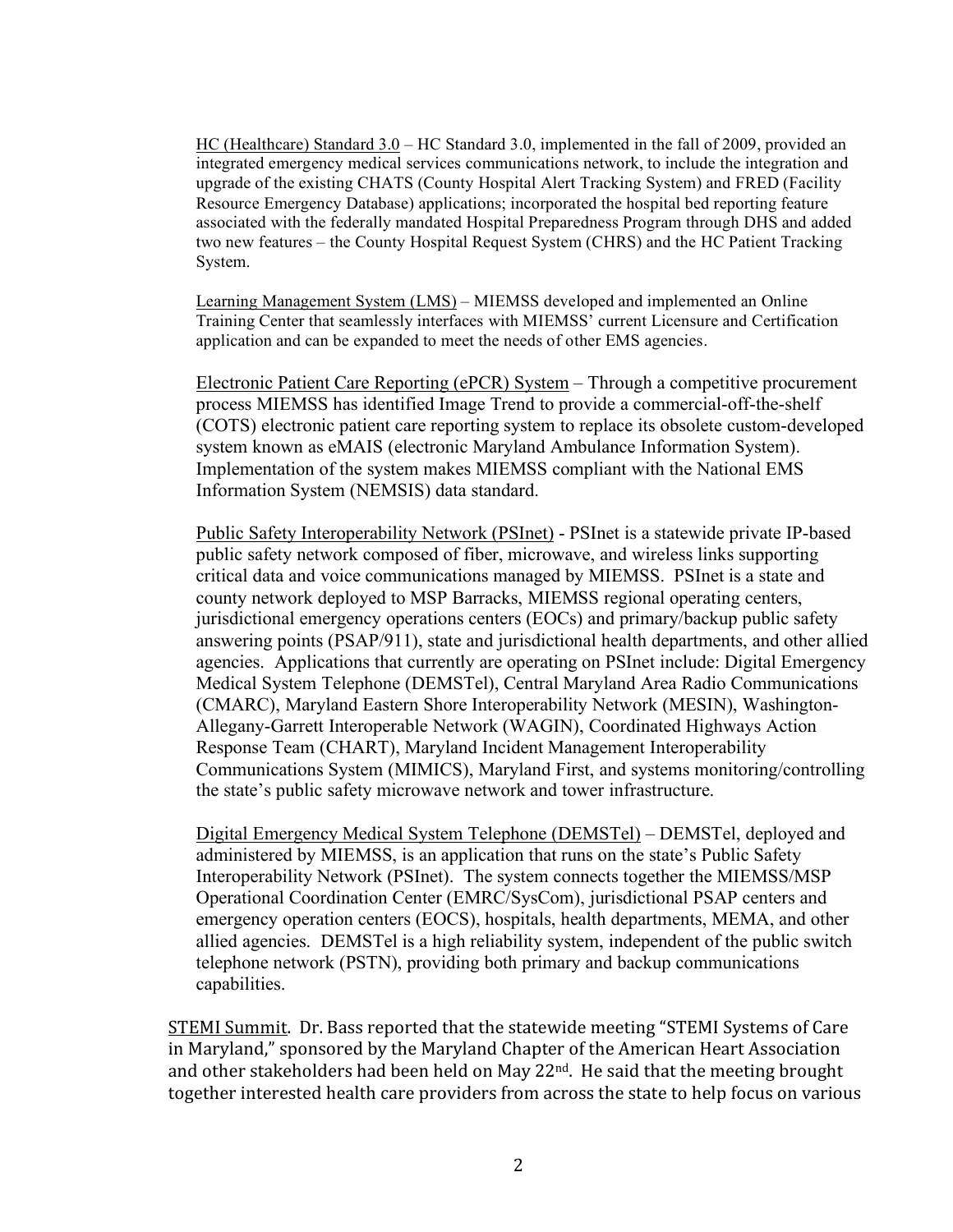aspects
of
statewide

STEMI
care.

He
said
that
the
meeting
served
as
a
kick‐off
to
the MIEMSS
regional
planning
process
for
implementation
of
Maryland's
STEMI
system
and that
MIEMSS
would
soon
be
designating Cardiac Interventional
Centers.

He
said
that MIEMSS
will
soon hold regional meetings for
coordination
of
STEMI
issues
and activities.

EMS Week. Dr. Bass reported that the Stars of Life Awards had been held on May 20<sup>th</sup> in
Annapolis.

He
said
that
the
awards ceremony,
which
occurred during
EMS
Week
had been
well‐attended
and
had
been
covered
by
the
media.

Ambulance
Safety.

Dr.
Bass said
that
the
Ambulance
Safety
Task
Force
would
be meeting
on
June
28th
to
discuss
various
ambulance
safety
issues.

## **STATEWIDE
EMS
ADVISORY
COUNCIL**

Dr.
Kalish reported
that
SEMSAC did
not
meet
in
June.

# **R
ADAMS
COWLEY
SHOCK
TRAUMA
CENTER**

Ms. Johnson reported that year-to-date patient admissions were 431 above the same period
last
year
and 600
above
budget.

She
said
that the
Center
was
at
full
capacity,
but there had been no instances of fly-by capacity alert. She said that one speaker from the STC
will
be
teaching
"Trauma
Cases
for
EMS"
at
the
upcoming
MSFA
convention.

## **LEGISLATIVE
REPORT**

Ms. Gainer said that there was no new legislative information to report.

## **OLD
BUSINESS**

Proposed Revisions to Perinatal Regulations. Dr. Bass said that the Board had previously reviewed a draft of the updated Perinatal Designation Regulations. He said that, several months ago, the regulations had been revised by the Perinatal Advisory Committee which is comprised of perinatal stakeholders throughout the State. He said that
the
Board had
received
a
copy
of
and
had
been
briefed
on
the
revised
standards
in October
2009
and
that the
draft
was
ready
to
be
published
for
comment
as
proposed regulations.

Ms.
Sette
said
that
the
Perinatal
Advisory
Committee,
which
is
chaired
by
the Department of Health & Mental Hygiene had revised the standards which are based on national guidelines. She said that the draft regulation was a consensus document that would bring the current standards up-to-date. She said that the primary areas of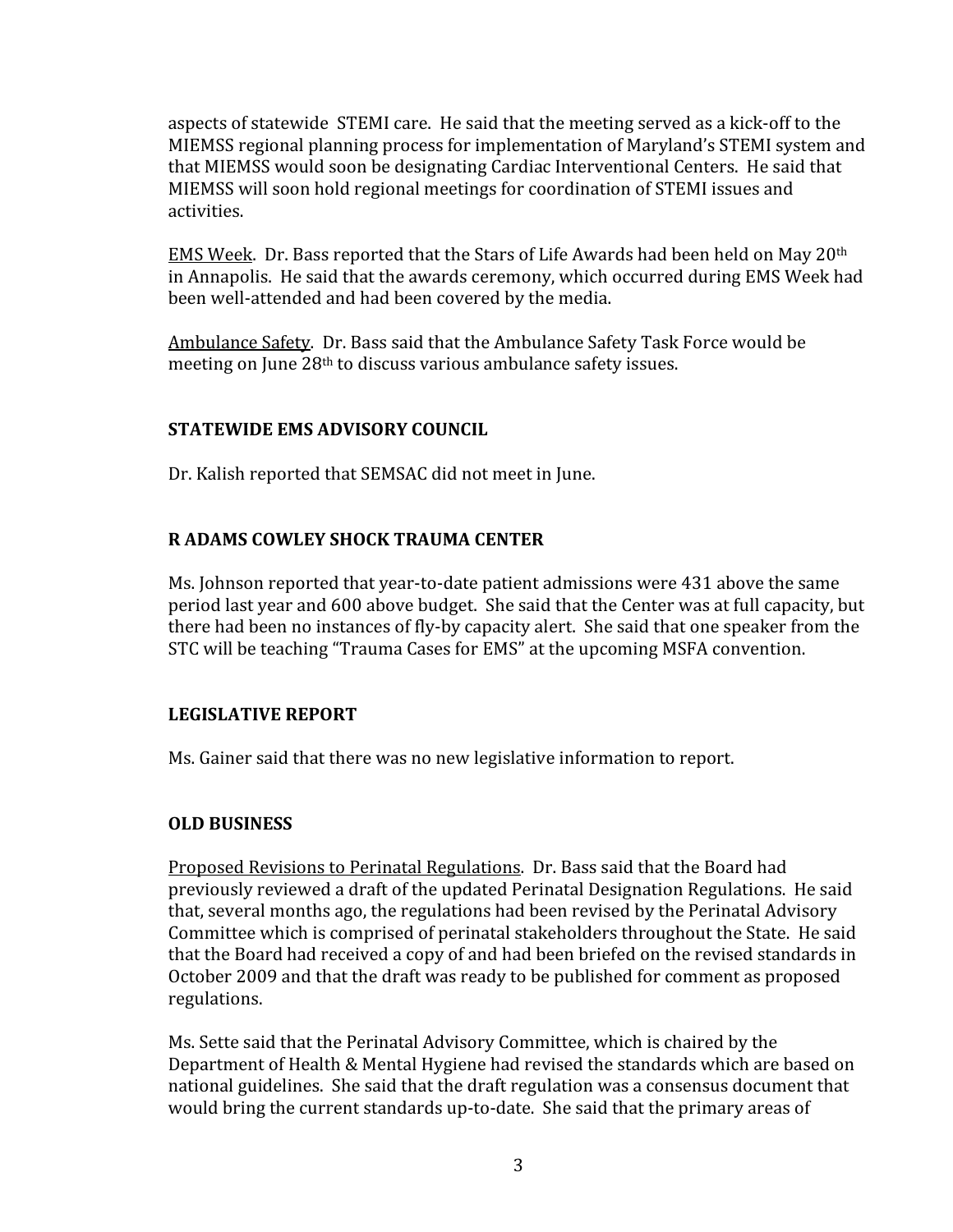change
were
the
required
specialists, required lactation
consultants (or
trained
nurses), and
the
data
collection
tool
for QA
monitoring.

She
said
that
at
the
present,
there
were only
two
hospitals
that
did
not
currently
meet
the
requirements
in
the
draft
revised regulations
and
that
MIEMSS
is
working
with
these
hospitals.

# ACTION: Upon the motion of Dr. Kalish, which was seconded by Mr. Broccolino, **the
Board
approved
the
draft
regulations
for
publication
as
proposed
regulations.**

RAMPART Study Protocol. Dr. Alcorta asked the Board to approve a modification to the RAMPART Study Protocol to allow CRTs to participate in the study protocol. He said that
previously
the
Board
had
approved
paramedic
participation
and
that,
in
order
for Baltimore City to participate in the study, CRTs would need to be approved for participation.

## ACTION: Upon the motion of Mr. Broccolino, which was seconded by Ms. Showalter, the Board approved addition of CRTs to the RAMPART study protocol.

Pain
Management
Protocol.

Dr.
Alcorta
said
that
the
standard
container
of acetaminophen in EMS drug boxes had been identified as a potential problem. He said that
a
325
mg.
dose
could
mistakenly be

used
to
treat
a
pediatric
patient,
for
whom the smaller
dose
of
160 mg.
would
be
appropriate.

He
recommended
that
the
jurisdictions purchase
dosing
in
multiples
of
160 mg.,
instead
of
325
mg.
to address
this
potential risk.

He said
that
this
change
would
need
to
be phased
in,
since
jurisdictions
already had supplies of the 325 mg. doses.

**ACTION:

Upon
the
motion
of
Dr.
Fowler,
which
was
seconded
by
Mr. Broccolino, the
Board
voted
to
approve
a policy
that,
effective
July 1,
2010,
jurisdictions should
purchase
acetaminophen
in
doses
of
160 mg., instead
of
325
mg.,
for
their drug
boxes.** 

Mr.
Worthington,
who
serves
as
President
of
the
Maryland
Fire‐Rescue
Services Memorial Foundation thanked Brian Slack, Nando Tosi and Jim Brown for their help with the Fallen Firefighter's Memorial. He presented plaques for all three individuals on
behalf
of
the
Foundation.

## **NEW
BUSINESS**

None.

Mr. DeVries announced that the Board would be retiring to Executive Session, after which
it would reconvene
in
Open
Session.

# **ACTION:

Upon
the
motion
of Dr. Westerband,
which
was
seconded
by
Dr. Hexter, the
Board
adjourned
to
Executive Session.**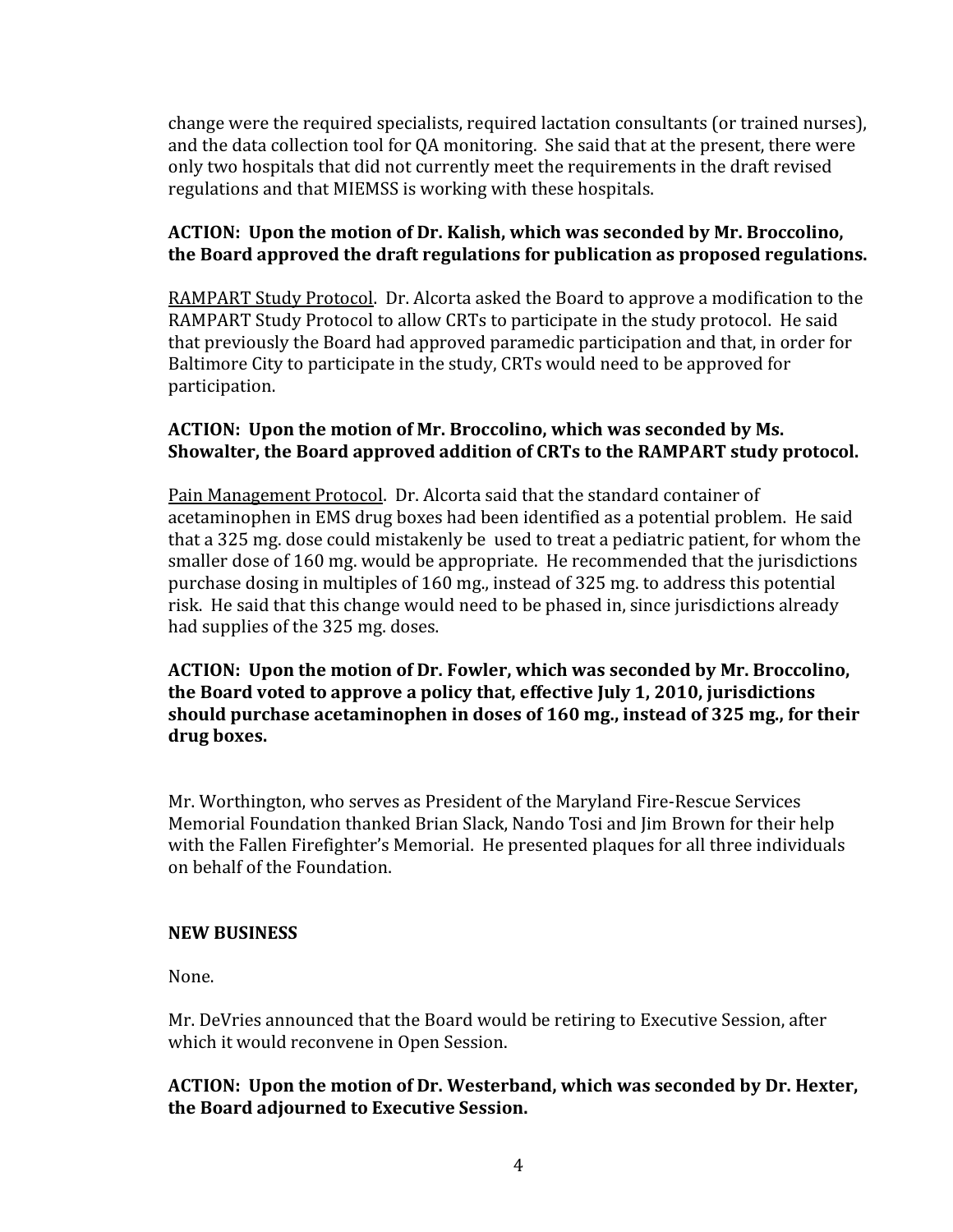The purpose of the closed session was to carry out administrative functions under State Government
Article
§10‐502(b),
to obtain
legal
advice
from
counsel
under
State Government Article § 10-508 (a) (7) and to discuss certain site reviews and maintain certain
records
and
information
in
confidence
as
required
by
Health
Occupations Article §14-506 (b) under State Government Article § 10-508(a) (13).

The
closed
session
was attended
by:

Board Members Present: Donald L. DeVries, Esq., Chairman; Vic Broccolino; David Fowler, M.D.; David Hexter, M.D.; Murray Kalish, M.D.; Robert Maloney; Sally Showalter; Dany
Westerband,
M.D.;
Gene
Worthington.

Board Members Absent: Dean Albert Reece, M.D., Ph.D.; Mary Alice Van Hoy, R.N.

### **Others
Present:**

MIEMSS: Dr. Bass; Dr. Alcorta; Mr. Fiackos; Ms. Gainer; Ms Myers; Mr. Seifarth; Mr. Schaefer.

**OAG:** Mr. Magee; Ms. Sette.

The
Board
approved
the
closed
session
minutes from
the May
2010
meeting.

The
Board was
provided
information
on
requests
for
approval
of
educational
programs.

The
Board was
provided
information
regarding helicopter quality
assurance
matters.

The
Board
considered
appointments
to
the
Statewide
EMS
Advisory
Council.

The
Board
considered
provider
disciplinary
cases.

## **The
Board
reconvened
into
Open
Session
at 12:04 p.m.**

Board Members Present: Donald L. DeVries, Esq., Chairman; Vic Broccolino; David Fowler, M.D.; David Hexter, M.D.; Murray Kalish, M.D.; Robert Maloney; Sally Showalter; Dany
Westerband,
M.D.;
Gene
Worthington.

**Board Members Absent:** Dean Albert Reece, M.D., Ph.D.; Mary Alice Van Hoy, R.N.

## **Others
Present:**

MIEMSS: Dr. Bass; Dr. Alcorta; Ms. Gainer; Ms Myers; Mr. Seifarth; Mr. Schaefer.